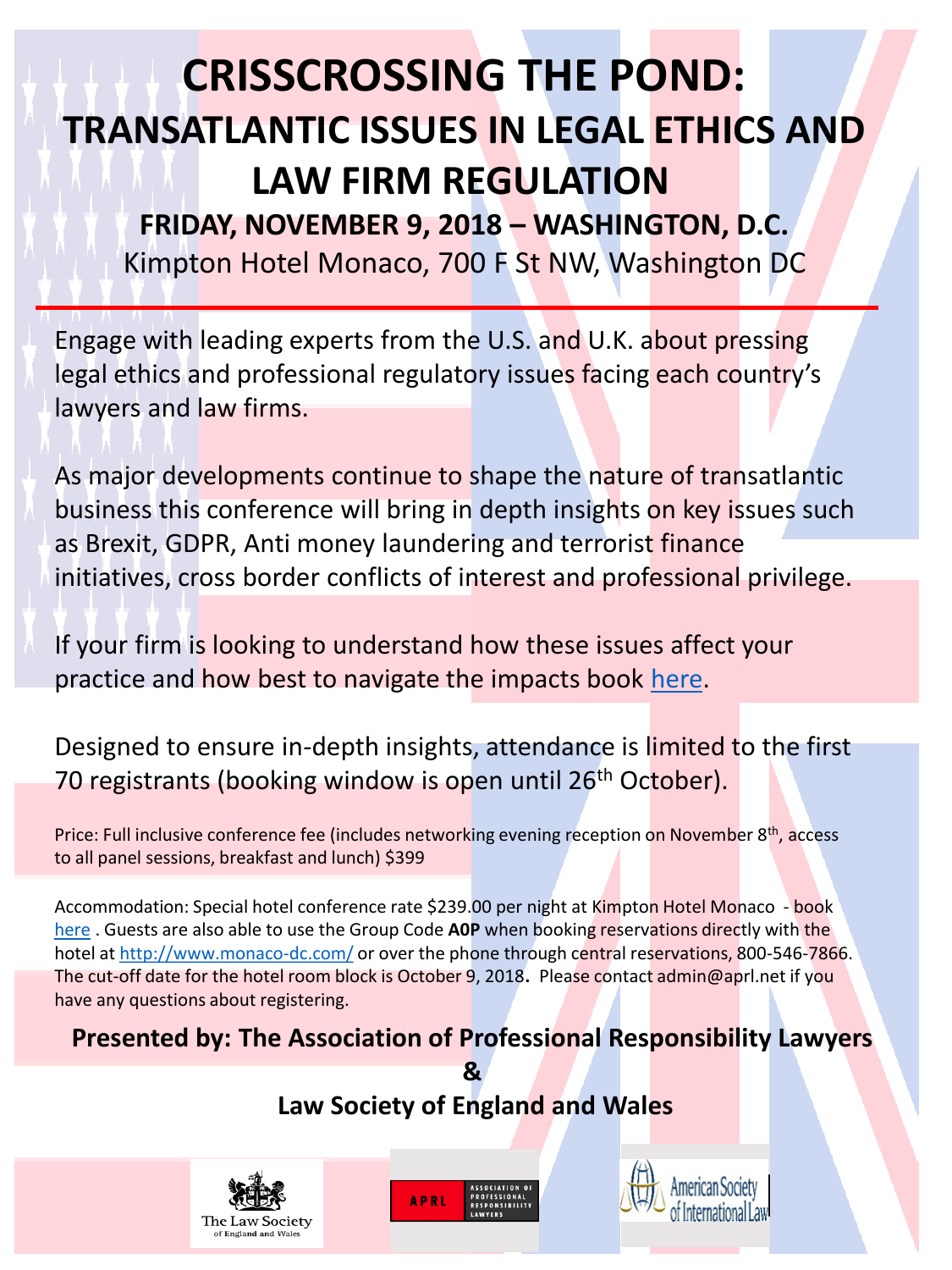#### **CRISSCROSSING THE POND:**

#### **TRANSATLANTIC ISSUES IN LEGAL ETHICS AND LAW FIRM REGULATION**

#### **NOVEMBER 8th & 9th 2018 – WASHINGTON, D.C.**

Kimpton Hotel Monaco, 700 F St NW, Washington, DC 20004

| <b>November 8, 2018</b> |                  |                                                                                                                                                                  |
|-------------------------|------------------|------------------------------------------------------------------------------------------------------------------------------------------------------------------|
| 18:30-20:00             | <b>Reception</b> | Latham & Watkins LLP $-$ (only a few blocks from the Hotel Monaco)                                                                                               |
|                         |                  | 555 11th St NW, Washington, D.C. 20004                                                                                                                           |
| November 9, 2018        |                  |                                                                                                                                                                  |
| $07:00 - 08:30$         | <b>Breakfast</b> |                                                                                                                                                                  |
| $08:30 - 8:45$          | <b>Welcome:</b>  | Jan L. Jacobowitz, University of Miami School of Law, APRL - President Elect                                                                                     |
| $08:45 - 10:00$         | Moderator:       | Why Brexit Matters to 'US' Law Firms<br>Mickaël Laurans, Head of International, The Law                                                                          |
|                         | Speakers:        | Society of England and Wales, London<br>David Bates, Senior Counsel, Taylor Wessing, Menlo Park CA<br>Jonathan Kembury, Chief Legal Officer, Freshfields, London |
|                         |                  | Iain Miller, Partner, Kingsley Napley, London                                                                                                                    |
| $10:00 - 10:15$         | <b>Break</b>     |                                                                                                                                                                  |
| $10:15 - 11:30$         |                  | Law Firm Compliance With the GDPR                                                                                                                                |
|                         | Moderator:       | Stephen Denyer, Director of Strategic Relationships,<br>The Law Society of England and Wales, London                                                             |
|                         | Speakers:        | Laura Jehl, Partner, Baker Hostetler, Washington DC                                                                                                              |
|                         |                  | Brian S. Faughnan, Partner, Lewis Thomason, Memphis TN<br>Frank Maher, Partner, Legal Risk LLP, Liverpool                                                        |
|                         |                  | Shawn Harpen, General Counsel, Petron Spirits, Las Vegas NV                                                                                                      |
| 11:30 - 12:45           |                  | Lawyers and Anti-Money Laundering and Terrorist Finance Initiatives                                                                                              |
|                         | Moderator:       | Ellyn Rosen, Regulation and Global Initiatives Counsel,<br>American Bar Assn., Chicago IL                                                                        |
|                         | Speakers:        | Robert Driscoll, Member, McGlinchey Stafford, Washington DC                                                                                                      |
|                         |                  | Jasvinder Nakhwahl, Partner, Peters and Peters, London                                                                                                           |
|                         |                  | Laurel Terry, Professor, Penn State Dickinson Law, Carlisle PA                                                                                                   |